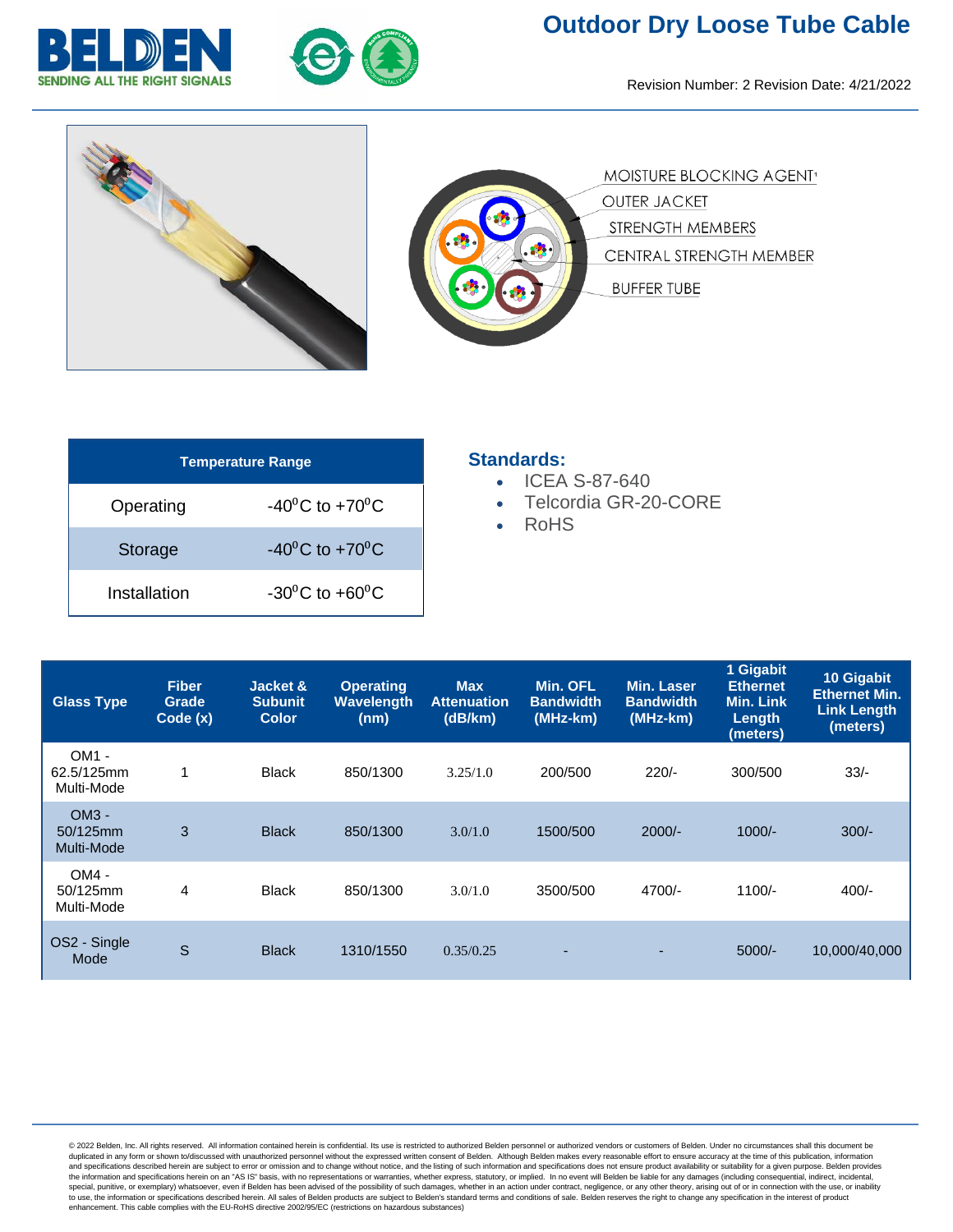



## Revision Number: 2 Revision Date: 4/21/2022

| <b>Single Jacket All-Dielectric</b> |                                        |                               |                                         |                                        |                                     |                                  |                                           |                                         |
|-------------------------------------|----------------------------------------|-------------------------------|-----------------------------------------|----------------------------------------|-------------------------------------|----------------------------------|-------------------------------------------|-----------------------------------------|
| <b>Fiber Count</b>                  | <b>Part</b><br>Number <sup>2</sup>     | <b>Jacket</b><br><b>Color</b> | Nom.<br><b>Jacket Dia.</b><br>in $(mm)$ | Weight<br><b>Ibs/1000ft</b><br>(kg/km) | <b>Max. Install</b><br>Load lbs (N) | Max. Long<br>Term Load<br>Ibs(N) | <b>Min. Bend</b><br><b>Radius</b><br>Load | Min. Long<br>Term Bend<br><b>Radius</b> |
| 6                                   | FSxL006NC                              | <b>Black</b>                  | 0.390(9.9)                              | 43 (64)                                | 600 (2670)                          | 180 (800)                        | 15x Cable OD                              | 10x Cable OD                            |
| 12                                  | FSxL012ND                              | <b>Black</b>                  | 0.390(9.9)                              | 43 (64)                                | 600 (2670)                          | 180 (800)                        | 15x Cable OD                              | 10x Cable OD                            |
| 24                                  | FSxL024ND                              | <b>Black</b>                  | 0.390(9.9)                              | 43 (64)                                | 600 (2670)                          | 180 (800)                        | 15x Cable OD                              | 10x Cable OD                            |
| 36                                  | FSxL036ND                              | <b>Black</b>                  | 0.390(9.9)                              | 43 (64)                                | 600 (2670)                          | 180 (800)                        | 15x Cable OD                              | 10x Cable OD                            |
| 48                                  | FSxL048ND                              | <b>Black</b>                  | 0.390(9.9)                              | 43 (64)                                | 600 (2670)                          | 180 (800)                        | 15x Cable OD                              | 10x Cable OD                            |
| 72                                  | FSxL072ND                              | <b>Black</b>                  | 0.405(10.3)                             | 49 (73)                                | 600 (2670)                          | 180 (800)                        | 15x Cable OD                              | 10x Cable OD                            |
| 96                                  | FSxL096ND                              | <b>Black</b>                  | 0.460(11.7)                             | 70 (104)                               | 600 (2670)                          | 180 (800)                        | 15x Cable OD                              | 10x Cable OD                            |
| 144                                 | FSxL144ND                              | <b>Black</b>                  | 0.600(15.2)                             | 101(151)                               | 600 (2670)                          | 180 (800)                        | 15x Cable OD                              | 10x Cable OD                            |
|                                     | 2 Substitute (x) with Fiber Grade Code |                               |                                         |                                        |                                     |                                  |                                           |                                         |

| <b>Double Jacket All-Dielectric</b> |                                        |                               |                                         |                                 |                                     |                                                             |                                    |                                                |
|-------------------------------------|----------------------------------------|-------------------------------|-----------------------------------------|---------------------------------|-------------------------------------|-------------------------------------------------------------|------------------------------------|------------------------------------------------|
| <b>Fiber Count</b>                  | Part<br>Number <sup>2</sup>            | <b>Jacket</b><br><b>Color</b> | Nom.<br><b>Jacket Dia.</b><br>in $(mm)$ | Weight<br>lbs/1000ft<br>(kg/km) | <b>Max. Install</b><br>Load lbs (N) | Max. LoND<br><b>Term Load</b><br>$\mathsf{lbs}(\mathsf{N})$ | Min. Bend<br><b>Radius</b><br>Load | <b>Min. LoND</b><br>Term Bend<br><b>Radius</b> |
| 6                                   | FSxH006NC                              | <b>Black</b>                  | 0.465(11.8)                             | 67 (99)                         | 600 (2670)                          | 180 (800)                                                   | 15x Cable OD                       | 10x Cable OD                                   |
| 12                                  | FSxH012ND                              | <b>Black</b>                  | 0.465(11.8)                             | 67 (99)                         | 600 (2670)                          | 180 (800)                                                   | 15x Cable OD                       | 10x Cable OD                                   |
| 24                                  | FSxH024ND                              | <b>Black</b>                  | 0.465(11.8)                             | 67 (99)                         | 600 (2670)                          | 180 (800)                                                   | 15x Cable OD                       | 10x Cable OD                                   |
| 36                                  | FSxH036ND                              | <b>Black</b>                  | 0.465(11.8)                             | 67 (99)                         | 600 (2670)                          | 180 (800)                                                   | 15x Cable OD                       | 10x Cable OD                                   |
| 48                                  | FSxH048ND                              | <b>Black</b>                  | 0.465(11.8)                             | 67 (99)                         | 600 (2670)                          | 180 (800)                                                   | 15x Cable OD                       | 10x Cable OD                                   |
| 72                                  | FSxH072ND                              | <b>Black</b>                  | 0.485(12.3)                             | 73 (109)                        | 600 (2670)                          | 180 (800)                                                   | 15x Cable OD                       | 10x Cable OD                                   |
| 96                                  | FSxH096ND                              | <b>Black</b>                  | 0.540(13.7)                             | 97 (144)                        | 600 (2670)                          | 180 (800)                                                   | 15x Cable OD                       | 10x Cable OD                                   |
| 144                                 | FSxH144ND                              | <b>Black</b>                  | 0.680(17.3)                             | 135 (201)                       | 600 (2670)                          | 180 (800)                                                   | 15x Cable OD                       | 10x Cable OD                                   |
|                                     | 2 Substitute (x) with Fiber Grade Code |                               |                                         |                                 |                                     |                                                             |                                    |                                                |

@ 2022 Belden, Inc. All rights reserved. All information contained herein is confidential. Its use is restricted to authorized Belden personnel or authorized vendors or customers of Belden. Under no circumstances shall thi duplicated in any form or shown to/discussed with unauthorized personnel without the expressed written consent of Belden. Although Belden makes every reasonable effort to ensure accuracy at the time of this publication, in